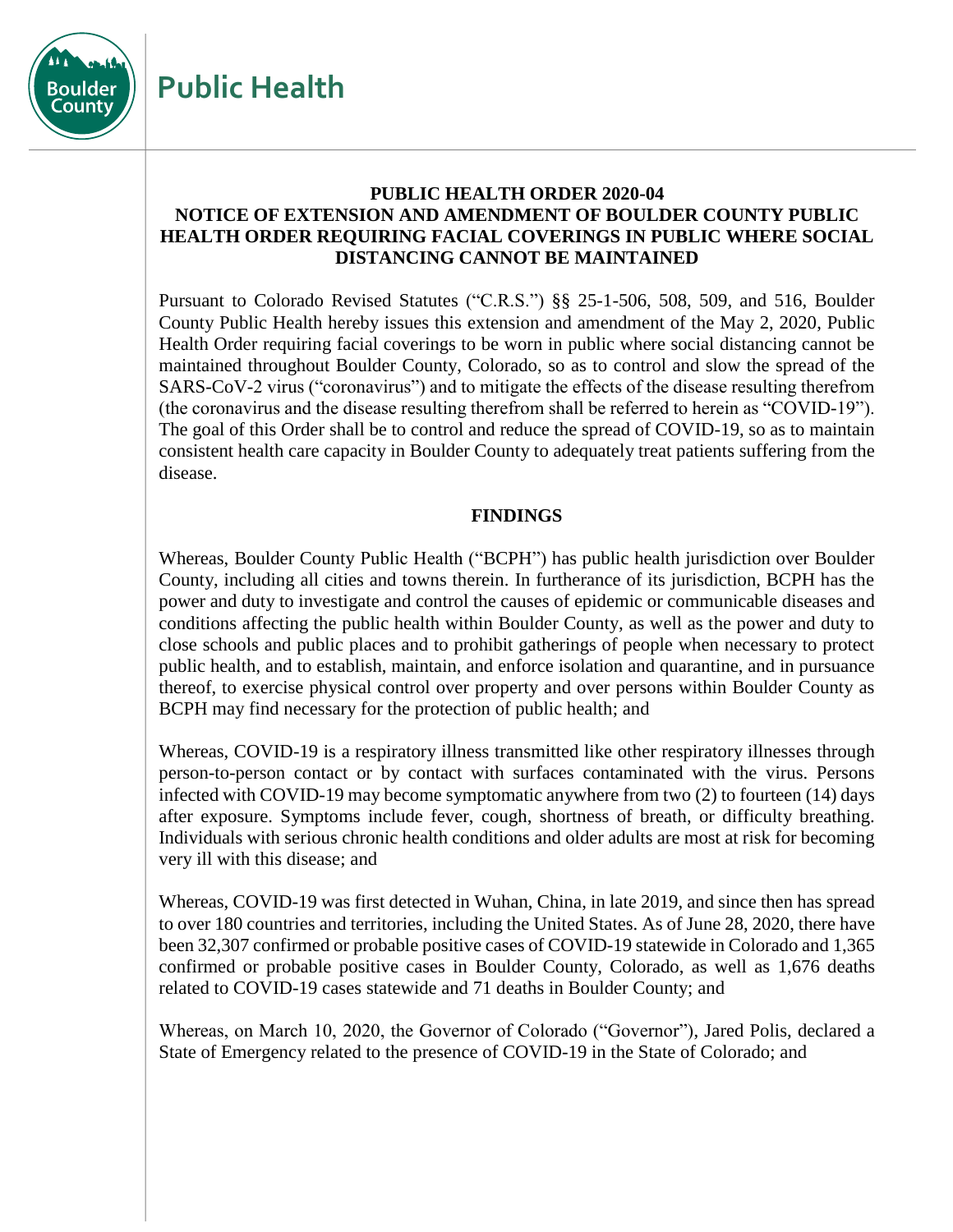Whereas, on March 14, 2020, the Chair of the Board of County Commissioners for Boulder County declared a local disaster emergency, which, on March 19, 2020, was extended by the Board of County Commissioners for Boulder County; and

Whereas, on April 17, 2020, the Governor of the State of Colorado issued Executive Order D2020-039, requiring workers in critical businesses and critical government functions to wear a non-medical mask covering their nose and mouth while at work and while serving the public, and directing the Executive Director of the Colorado Department of Public Health and Environment ("CDPHE") to issue a public health order consistent with the directives in the Executive Order; and

Whereas, on April 22, 2020, the Executive Director of CDPHE, pursuant to Colorado Revised Statutes §§ 25-1.5-101(1)(a) and 25-1.5-102(1)(a)(I), issued an Order requiring employees who work in close proximity to other employees or with the public to wear a non-medical or medical Face Covering unless doing so would inhibit the individual's health, and recommending that these employees should wear gloves if gloves are provided by their employer; and

Whereas, on April 24, 2020, the Executive Director of Boulder County Public Health issued Boulder County Public Health Order Adopting and Extending State Stay-At-Home Orders ("Boulder County Stay-At-Home Order"), extending the closure of non-critical businesses and requiring individuals within Boulder County to stay at home except for necessary travel; and

Whereas, on April 26, 2020, the Governor of the State of Colorado issued Executive Order D2020-044 for Safer at Home through May 27, 2020; and

Whereas, Boulder County's movement from Stay-At-Home to Safer-At-Home resulted in the easing of social distancing restrictions in Boulder County; and

Whereas, on May 2, 2020, the Executive Director of Boulder County Public Health issued Public Health Order 2020-02 Notice of Boulder County Public Health Order Requiring Facial Coverings in Public Where Social Distancing Cannot be Maintained, requiring individuals in Boulder County to wear a Face Covering whenever they are outside their residence and unable to maintain, or when not maintaining, social distance of at least six (6) feet from any nonhousehold members through May 26, 2020; and

Whereas, the Boulder County Stay-At-Home Order expired on May 8, 2020; and

Whereas, on May 16, 2020, the Governor of the State of Colorado issued Executive Order D2020-067 Extending Executive Order D2020-039 Ordering Workers in Critical Businesses and Critical Government Functions to Wear Non-Medical Face Coverings through June 15, 2020; and

Whereas, on May 18, 2020, the Executive Director of CDPHE issued Amended Public Health Order 20-26 Face Coverings for Critical Businesses in effect through June 14, 2020; and Whereas, on May 21, 2020, the Executive Director of Boulder County Public Health issued Public Health Order 2020-03 Notice of Extension of Boulder County Public Health Order Requiring Facial Coverings in Public Where Social Distancing Cannot be Maintained, extending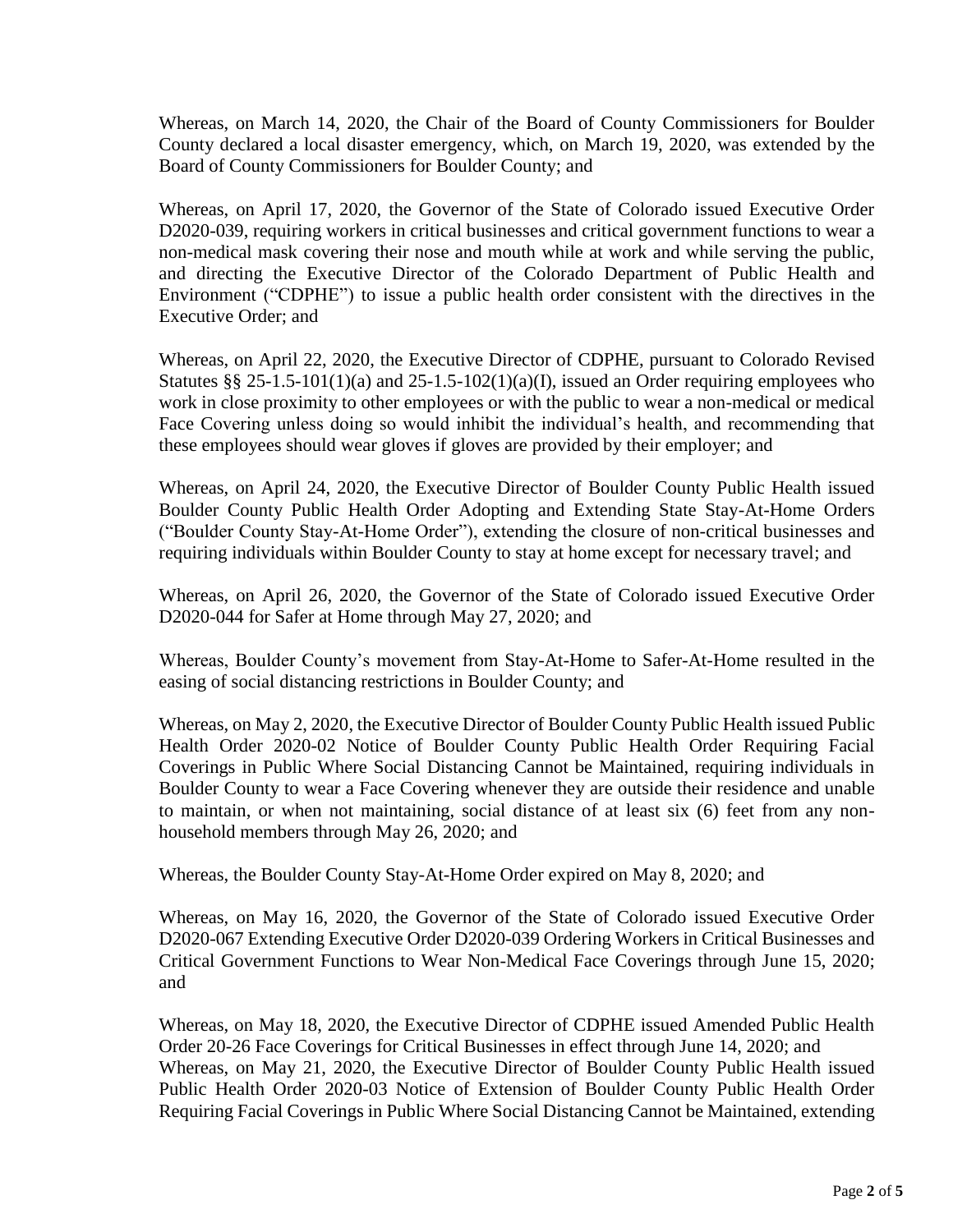the requirement for individuals in Boulder County to wear a Face Covering whenever they are outside their residence and unable to maintain, or when not maintaining, social distance of at least six (6) feet from any non-household members through June 30, 2020; and

Whereas, on June 1, 2020, the Governor of the State of Colorado issued Executive Order D2020- 091 for Safer at Home and in the Vast, Great Outdoors; and

Whereas, on June 4, 2020, the Governor of the State of Colorado issued Executive Order D2020- 092 Amending Executive Orders D2020-039 and D2020-067 Ordering Workers in Critical Businesses and Critical Government Functions to Wear Non-Medical Face Coverings, which amended and extended Face Covering requirements through July 4, 2020; and

Whereas, on June 18, 2020, the Executive Director of CDPHE issued Seventh Amended Public Health Order 20-28 Safer at Home and in the Vast, Great Outdoors which, among other things, establishes Face Covering requirements and removal allowances for providers and customers of designated services, in effect through July 1, 2020; and

Whereas, on June 20, 2020, the Governor of the State of Colorado issued Executive Order D2020-110 Amending, Restating, and Extending Executive Orders D2020-039, D2020-067, and D2020-092 Ordering Certain Workers to Wear Non-Medical Face Coverings through July 20, 2020; and

Whereas, the State of Colorado Executive Order D2020-091 for Safer at Home and in the Vast, Great Outdoors is set to expire on July 1, 2020; and

Whereas, the United States Centers for Disease Control and Prevention ("CDC"), Colorado Department of Public Health and Environment ("CDPHE"), and Boulder County Public Health ("BCPH") have recommended that members of the public, when they need to interact with others outside the home and especially in settings where many people are present, should cover their mouths and noses to prevent inadvertently spreading COVID-19. One key transmission method for the COVID-19 virus is through respiratory droplets that people expel when they breathe, cough, or sneeze. Moreover, people can be infected with the COVID-19 virus and be asymptomatic yet still be contagious. People can also be contagious 48 hours before developing symptoms. Many people with COVID-19 have mild symptoms and do not recognize that they are infected and contagious and that they can unintentionally infect others; and

Whereas, scientific evidence shows that limiting interactions among people slows virus transmission and, as social distancing restrictions are lifted, that the wearing of facial coverings by individuals while in public areas assists in maintaining reduced virus transmission by reducing the spread of respiratory droplets; and

Whereas, a facial covering mandate can work in concert with reduced social distancing restrictions under Safer at Home and in the Vast, Great Outdoors to minimize the spread of COVID-19 by reducing the exposure of individuals to the virus necessary to protect vulnerable populations and to prevent the health care system from becoming overwhelmed.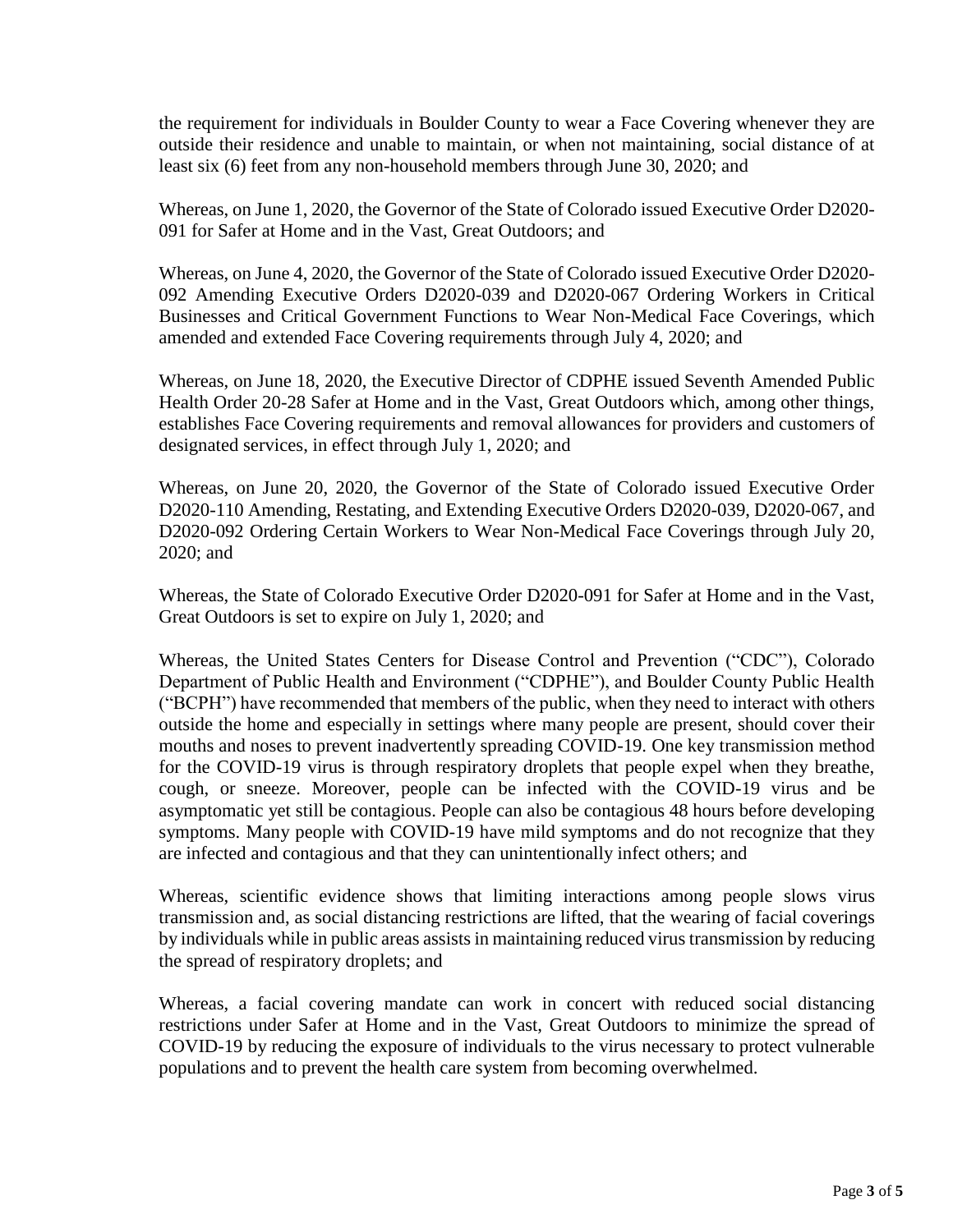## **ORDER**

Pursuant to statutory authority granted to the Executive Director of BCPH, the following is ordered:

- 1. Each person within Boulder County, except as specifically exempted below, must wear a Face Covering whenever they are outside their residence and unable to maintain, or when not maintaining, social distance of at least six (6) feet from any non-household members. These requirements supplement and are in addition to any social distancing orders.
- 2. "Face Covering," as used in this Order, means a covering made of cloth, fabric, or other soft or permeable material, without holes, that covers only the nose and mouth and surrounding areas of the lower face. A Face Covering may be factory-made or may be handmade and improvised by using ordinary household materials. The Face Covering should fit snugly but comfortably against the side of the face; allow for breathing without restriction; and either be constructed of disposable mask materials or include multiple layers of fabric that can be laundered and machine-dried without damage or change to shape. Face Coverings must cover the nose and mouth at all times and should remain in place until taken off safely. If a worker's Face Covering moves during work, it must be replaced with one that does not need to be frequently adjusted in order to reduce touching of the face. A Face Covering should be replaced when it becomes dirty, wet, and/or difficult to breathe through.

Note that any mask that incorporates a one-way valve (typically a raised plastic cylinder about the size of a quarter on the front or side of the mask) that is designed to facilitate easy exhaling is not a Face Covering under this Order and is not to be used to comply with this Order's requirements. Valves of that type permit droplet release from the mask and can put others nearby at risk.

A video showing how to make a Face Covering and additional information about how to wear and clean Face Coverings may be found on the CDC's website at [https://www.cdc.gov/coronavirus/2019-ncov/prevent-getting-sick/diy-cloth-face](https://www.cdc.gov/coronavirus/2019-ncov/prevent-getting-sick/diy-cloth-face-coverings.html)[coverings.html.](https://www.cdc.gov/coronavirus/2019-ncov/prevent-getting-sick/diy-cloth-face-coverings.html)

- 3. "Residence," as used in this Order, means the real property upon which an individual resides with other members of his or her household. Residence does not include any common areas that may be used by multiple households. "Residence" also includes a motor vehicle when being used for personal use by an individual or their same household. Residence does not include any vehicle used for public transportation, paratransit vehicles, taxis, private car services, or ride-sharing vehicles when used for that purpose.
- 4. A Face Covering is not required as follows:
	- a. In any commercial or retail setting when any person is alone in such space (a single, fully enclosed room) when others outside of that person's household are not present and the public does not regularly visit the room. That individual must put on a Face Covering when coworkers are located six feet or less from the individual, when being visited by a client/customer, and anywhere members of the public or other coworkers are regularly present.
	- b. For any person whose health would be inhibited by wearing a Face Covering. If a person is an employee whose health would be inhibited by wearing a Face Covering while at work, they must document such concerns with their employer.